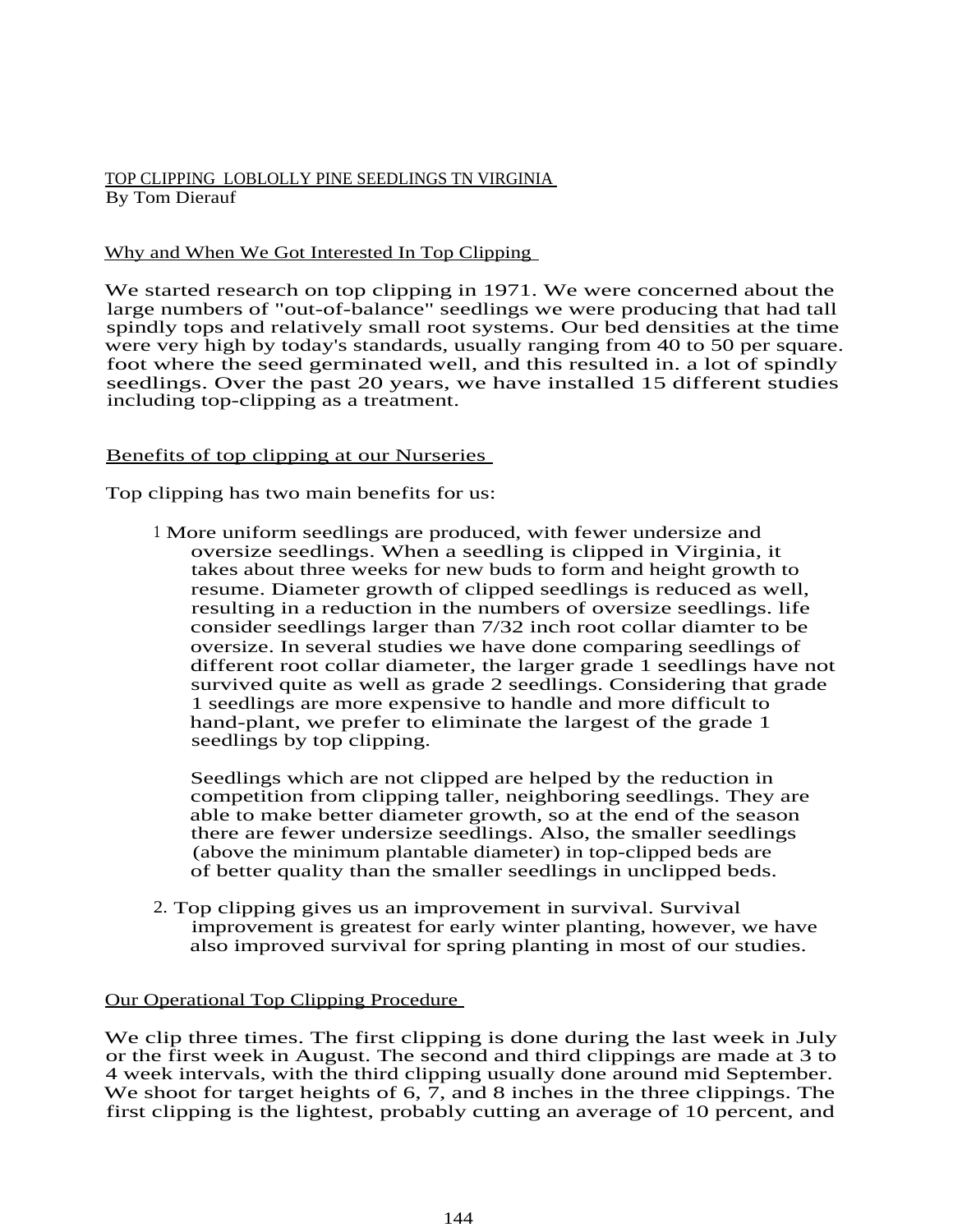not over 20 percent of the seedlings. The second clipping is the heaviest, clipping on the average about 50 percent of the seedlings. The second clipping usually does not cut any of the seedlings clipped the first time, because they have not recovered and resumed height growth sufficiently to be clipped the second time. The third clipping is intermediate in the percentage of seedlings clipped, perhaps averaging about 30 percent. The third clipping hits slow-growing seedlings that have never been clipped, as well as reclipping most of the seedlings that were clipped the first time. Our estimate is that in an average year, at least 80 percent of the seedlings are clipped at least one time, but we always have a fairly substantial number of seedlings that never get tall enough to clip.

These percentages vary tremendously from place to place in the nursery, for any of the three clippings. This is especially true at our New Kent nursery, where we have shallow drainages where the seedlings make rapid height growth and broad ridges where they make much slower height growth. In rapidly growing areas, we sometimes clip half the seedlings in the first clipping and close to 100 percent of the seedlings after all three clippings. Conversely, on some of the rigdes, we may not clip any seedlings in the first clipping and less than a third of the seedlings after 3 Clippings.

By clipping three times, we hope to avoid severe or drastic clipping. For most seedlings, we are clipping less than three inches. Relatively few seedlings have as much as four inches cut off. The clipping is always done in succulent stem material, never in woody stem material.

#### Bed Density

Over the past 20 years, our bed density has come down from 40 to 50 per square foot to 25 to 30 per square foot. I think there is probably an interaction between top length, bed density, and field survival. Tall seedlings from low density beds should survive better than equally tall seedlings from high density beds. Thus I would speculate that our survival improvement from top clipping will become less as we reduce bed density, but we have never installed a study in which bed density was varied as a treatment.

#### Height Growth in the Field

In all of our clipping studies, we have measured height growth each year for the first three years following planting. After the first season, unclipped seedlings are always taller, but by the end of the third year, clipped seedlings are as tall as unclipped seedlings.

#### Multiple Leaders Resulting from Clipping

Our top clipping produces lots of seedlings with multiple leaders; short, succulent leaders, that have only primary needles when they are lifted for planting. Our experience is that after planting, one leader quickly assumes dominance, and we never get forks originating at the point of clipping. When